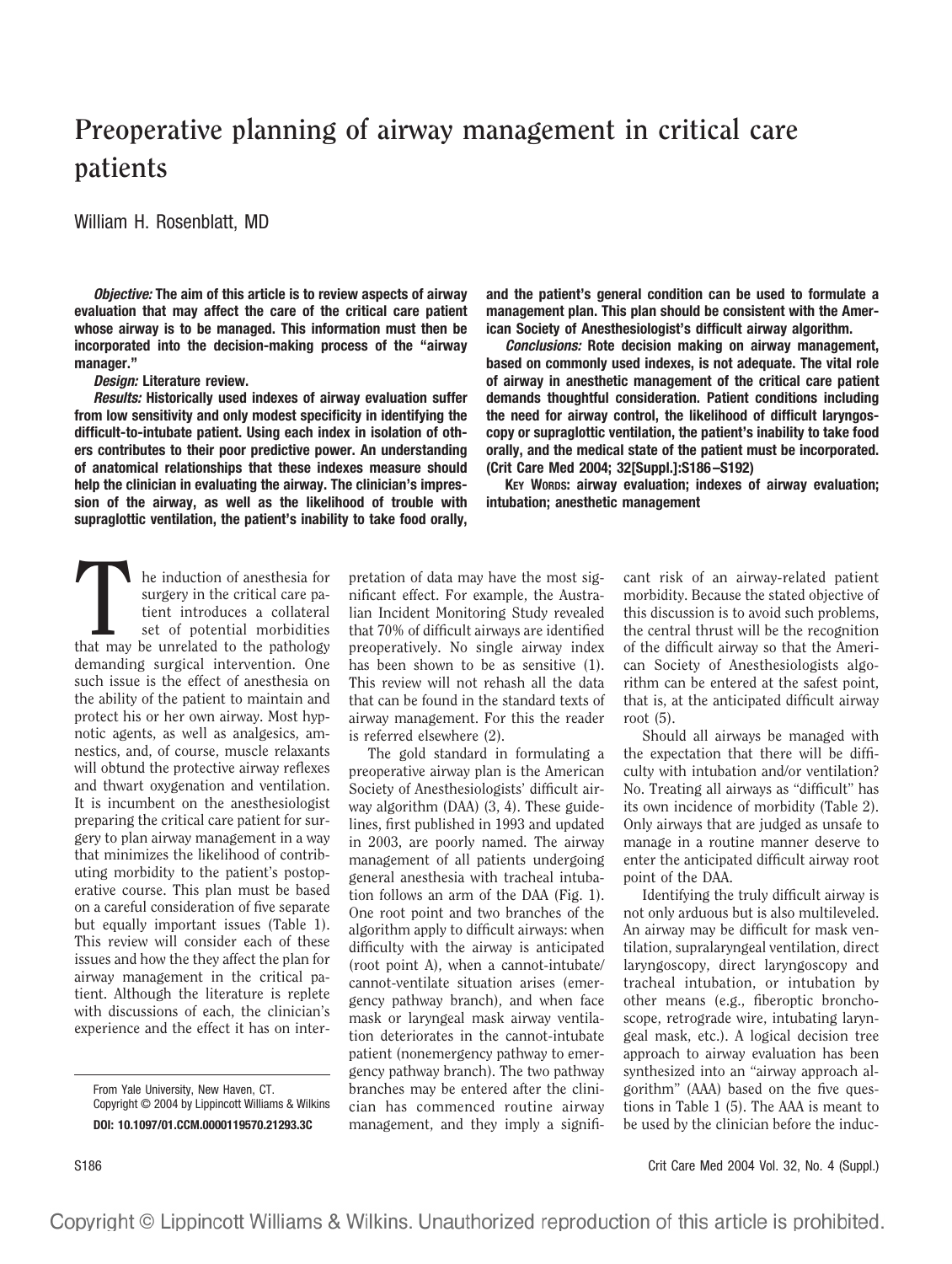- 1. Is airway management necessary?
- 2. Will direct laryngoscopy and tracheal intubation be straightforward?
- 3. Can supralaryngeal ventilation be used?
- 4. Is there an aspiration risk?
- 5. In the event of airway failure, will the patient tolerate an apneic period?

tion of anesthesia to organize information vital to airway evaluation, choose an appropriate DAA root point, and avoid the emergency pathway branches of the DAA. The AAA's preoperative evaluation sequence is meant to resemble the succession of the American Society of Anesthesiologists algorithm: If during the sequential preoperative evaluation the equivalent of the emergency pathway is reached, the clinician has the luxury of commencing airway management at the anticipated difficult airway root point.

*Is Airway Management Necessary?* Although possibly the most common physiologic function to be controlled by the anesthesiologist, the induction of apnea can never be considered casually. By rendering the patient apneic, the anesthesiologist has placed the patient at significant risk: If the airway cannot be controlled, life hangs in the balance. For this reason the AAA starts with the question, "Is general anesthesia required for the surgical procedure at hand?" This decision may not be solely answered by the anesthesiologist: The surgical procedure, surgeon, and patient may not be amenable to regional or infiltrative anesthetic techniques. Given the particulars of the situation, as well as the anesthesiologist's own comfort with specific regional techniques, the anesthesiologist must be the chief decision maker in this situation.

Of course, airways are "managed" in more than just general anesthetics. Regional anesthesia and local infiltration cases and invasive procedures performed with or without sedation may all require either a degree of airway manipulation or conversion to a general anesthetic. This illustrates the importance of all the questions of the AAA being answered (e.g., all the information gathered) even if a nongeneral anesthetic technique is chosen.

*Is There Potential for a Difficult Laryngoscopy?* Once the decision to use general anesthesia—with or without the induction of apnea—is made, the next question to be answered is whether there is any indication that standard direct laryngoscopy will be difficult. Although other techniques of tracheal intubation have become ubiquitous and may be

more versatile (e.g., flexible fiberoptic aided intubation), direct laryngoscopy and tracheal intubation remain a standard of care in most of the world (6–9). It is generally accepted that tracheal intubation provides the best airway control, protection from aspiration, and ability to ventilate with high airway pressures. In most hands, direct laryngoscopy can be used to achieve tracheal intubation faster than other techniques.

The question of ease of direct laryngoscopy and tracheal intubation is approached with a careful and focused review of the patient's history and physical evaluation of the airway. The commonly employed methods of physical evaluation include a measure of mouth opening, an oropharyngeal score, thyromental distance, and chin protrusion. The size of the mouth opening (interincisor gap) may be rated as small, normal, or wide (a 4-cm gap being considered optimal). The oropharyngeal score (known as the Mallampatti score, as modified by Samsoon and Young) (10–12) rates airway visualization, and hence progressive difficulty, on a I–IV scale as the patient sits upright, voluntarily opens the mouth, extends the tongue and does not vocalize: I, hard and soft palates, uvula, fauces, pillars; II, hard and soft palates, uvula, fauces; III, hard and soft palates, possibly uvula base, possibly part of fauces; and IV, hard palate only. Thyromental distance may be rated as  $>6$  cm or  $<6$  cm. Chin protrusion (voluntary anterior displacement of the mandible) may be rated as adequate (the lower incisors can be extended anterior to the upper incisors) or negative (lower incisors meet or are posterior to the upper incisors; Table 3) (10–13).

Despite this, these indexes can still be useful. Their routine application to all patients accounts for their disappointing reliability. More judicious use can improve their utility. For example, both Ayoub et al. (14) and Iohom et al. (15) have found that by segregating groups by the length of the thyromental space, the sensitivity of the Mallampati classification can be improved (15, 16). Ayoub et al. (14) found that when the distance from the thyroid cartilage to the most anterior

portion of the mentum was  $>4$  cm, the Mallampati grade had no correlation with the best view obtained of the larynx during direct laryngoscopy. Iohom et al. (15) had similar findings using a thyromental distance cutoff of 6 cm. In addition, even when an adequate thyromental distance is present, other factors, such as a history of submandibular trauma, radiation, or surgery, may render the tissues immobile regardless of the length.

The physical exam of the airway and the variety of indexes that are used have been described elsewhere, although little attention is given to the rationale for the application of these tests. Functional airway assessment is a technique that considers the relationship between the various physical indexes and how changes in one anatomical finding relate to another.

Chou et al. (16) have described a twoaxis model of the airway based on magnetic resonance imaging studies. With the head held in the neutral position, the oral and pharyngeal axes intersect at a 90° angle (Fig. 2*A*). Extension of the head on the neck typically achieves a 125° angle (an improvement, but hardly what is required to provide a line of site to the larynx; Fig. 2*B*). Flexing the neck on the chest, which achieves the "sniffing" position originally described by McGill, does not improve this line of site as has been shown in other MRI studies by Bannister and Macbeth (17) and Adnet et al. (18).

Although the angle between the axes cannot be converted to the necessary 180°, displacement of the soft tissues anterior to their juncture (i.e., the tongue) is achieved with the use of the laryngoscope, providing the line of site (Fig. 2*C*). Although malleable, the tongue is not compressible. Consequently, it must be displaced into an available compartment. As the blade of the laryngoscope is lifted against the tongue, it is moved into the normally pliable, thyromental space. The thyromental space is bordered superiorly by the mentum, inferiorly by the semifixed hyoid bone, and laterally by the anatomical boundaries of the neck. If this space is large, as described by Ayoub et al. (14) and Iohom et al. (15), virtually any size tongue (within normal variation) may be displaced into it. When the thyromental space is small, only a relatively small tongue will be displaced adequately (14, 15). If, on the other hand, the space has been affected by the pathologic factors mentioned previously and is no longer distensible, the size of the space as well as the size of the tongue may be

Crit Care Med 2004 Vol. 32, No. 4 (Suppl.) S187

Copyright © Lippincott Williams & Wilkins. Unauthorized reproduction of this article is prohibited.

**Table 1.** Issues considered in planning airway management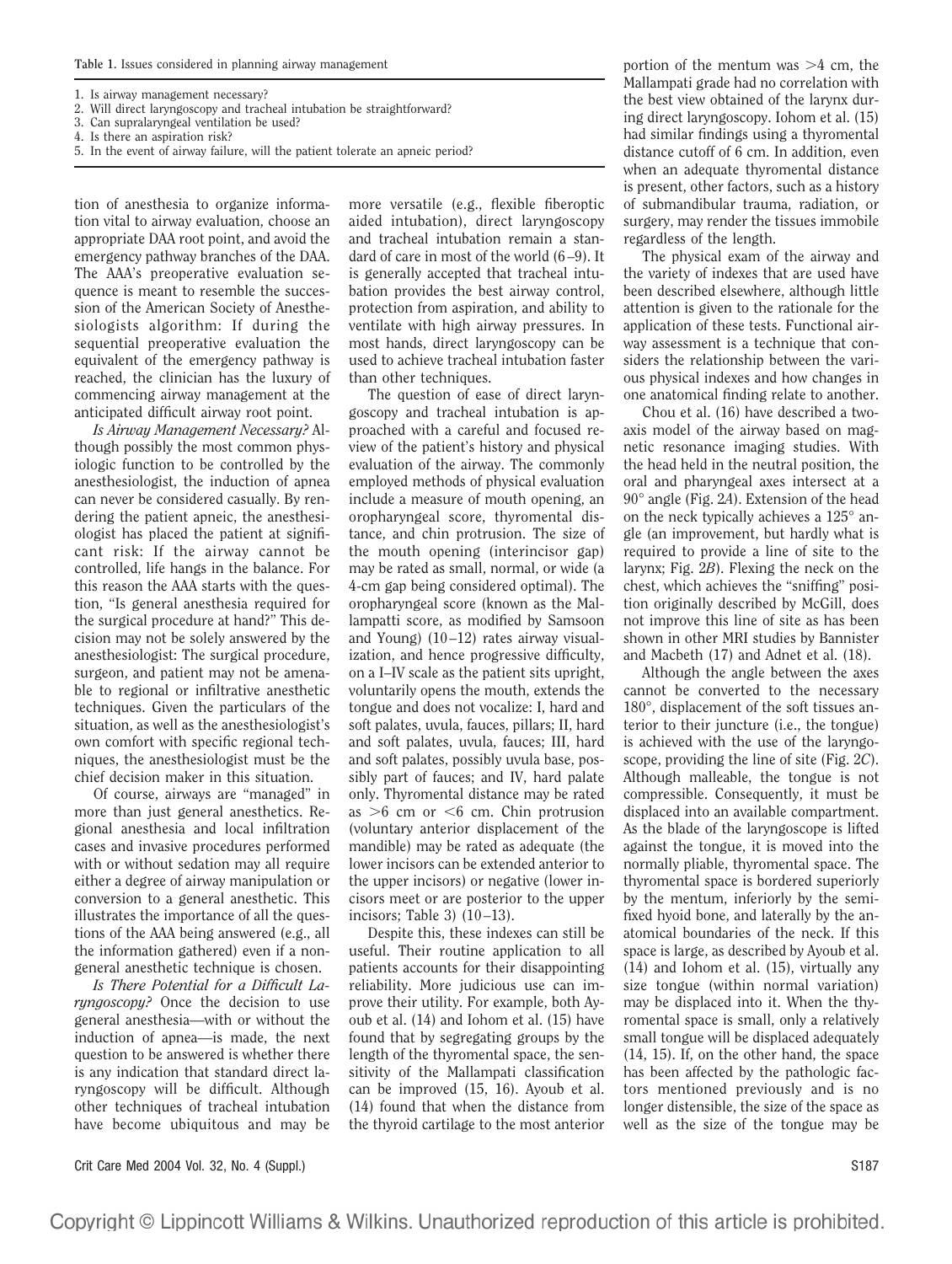

DIFFICULT AIRWAY ALGORITHM

- 1. Assess the likelihood and clinical impact of basic management problems:
	- A. Difficult Ventilation
	- **Difficult Intubation** R.
	- Difficulty with Patient Cooperation or Consent C.
	- D. Difficult Tracheostomy
- 2. Actively pursue opportunities to deliver supplemental oxygen throughout the process of difficult airway management
- 3. Consider the relative merits and feasibility of basic management choices:



a. Other options include (but are not limited to): surgery utilizing face<br>mask or LMA anesthesia, local anesthesia infiltration or regional<br>nerve blockade. Pursuit of these options usually implies that mask<br>ventilation wil the Emergency Pathway.

- b. Invasive airway access includes surgical or percutaneous tracheostomy or cricothyrotomy.
- c. Alternative non-invasive approaches to difficult intubation include<br>(but are not limited to): use of different laryngoscope blades, LMA<br>as an intubation conduit (with or without fiberoptic guidance),<br>fiberoptic intubati
- d. Consider re-preparation of the patient for awake intubation or canceling surgery.
- e. Options for emergency non-invasive airway ventilation include (but<br>are not limited to): rigid bronchoscope, esophageal-tracheal combitube<br>ventilation, or transtracheal jet ventilation.

**Figure 1.** Difficult airway algorithm.

S188 Crit Care Med 2004 Vol. 32, No. 4 (Suppl.)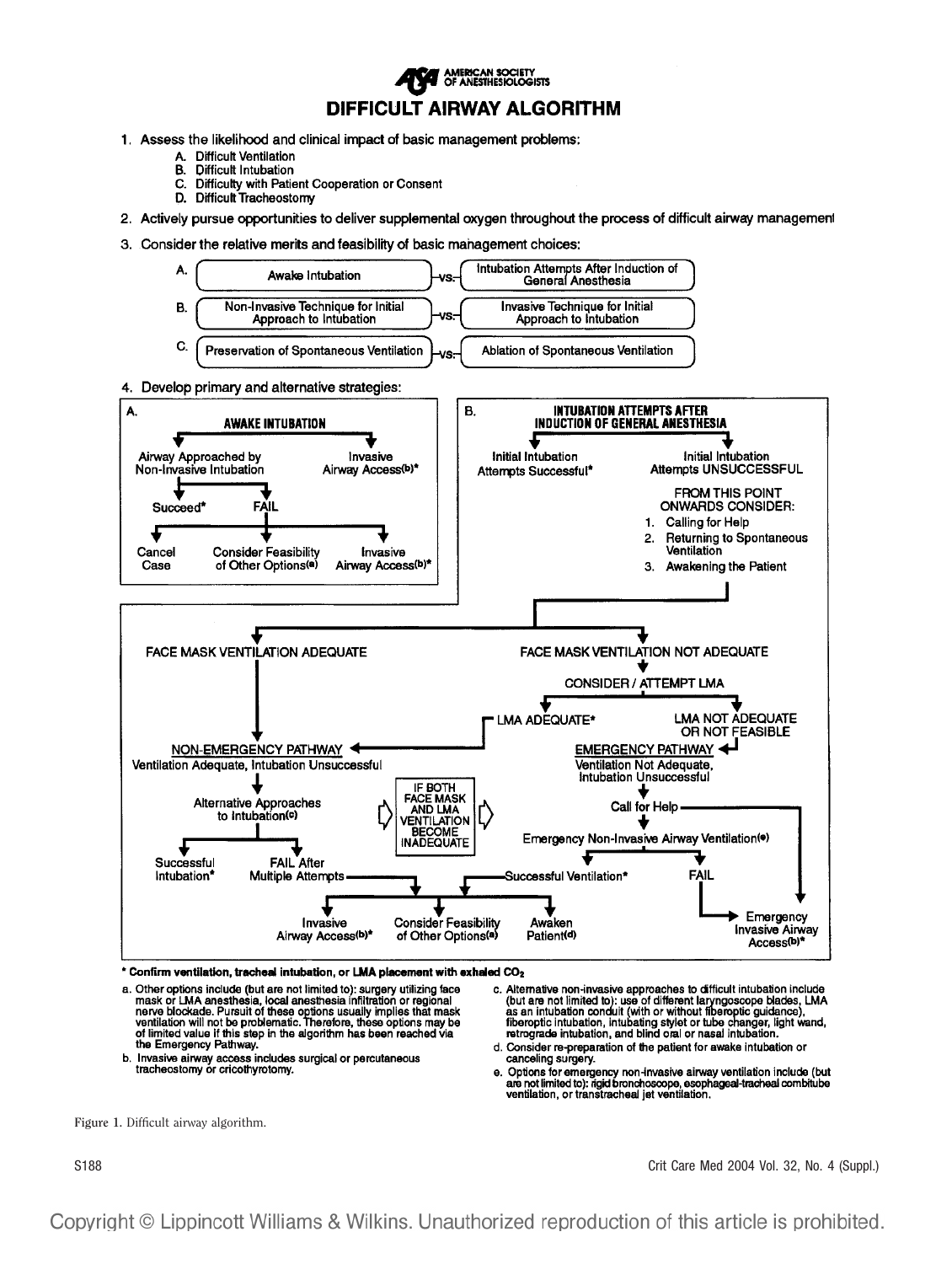inconsequential. This approach explains the relative insensitivity of the Mallampati classification, unless the thyromental space is accounted for (14, 15). Last, the ability to translate the temporomandibular joint, which has also been shown to be predictive of larygoscopic score, should improve the ability to displace the tongue away from the line of site by virtue of expanding the anteroposterior size of the space (19) (Fig. 2*D*).

An additional factor, which is difficult to evaluate on routine the preoperative exam, is lingular tonsil hyperplasia. Ovassapian et al. (20) identified enlarged lymphoid tissue at the base of the tongue as the most common cause of unanticipated difficult intubation. Although the concept of functional airway assessment can account for the difficulty that lingular tonsil hyperplasia causes (reduced ability to displace the enlarged base of tongue), routine physical exam will not detect this anatomical variation. Unless lingular tonsil hyperplasia is routinely examined for (e.g., by indirect fiberoptic or mirror examination), a small number of unantici-

**Table 2.** Factors associated with elective "difficult airway" management

Tachycardia and hypertension Bradycardia and hypotension (from over treatment) Local anesthetic toxicity Laryngeal trauma Aspiration

pated difficult direct laryngoscopies will be unavoidable.

The size of the interincisor gap is crucial for the manipulation of instrumentation introduced into the mouth. As illustrated in Figure 3, the ability to open the mouth should affect the ability to create a line of site to the larynx. This can be explained functionally by considering the relationship of the oral aperture and the cross-sectional diameter of the laryngoscope (Fig. 3). As the angle formed between the plane of the blade and the plane of the mandibular incisors decreases, the cross-sectional length presented to the oral aperture increases. Therefore, a narrow interincisor gap will not allow adequate manipulation of the laryngoscope.

Other historical findings, including chipped or broken teeth, past postoperative dysphonia, sore throat, mandible or temporomandibular joint pain, or the patient's memory of tracheal intubation may offer further clues to a prior difficult airway management scenario. Of course, time changes many things, including airways. A patient who was managed easily months or years earlier may not be as easy to manage today. Weight gain, newonset snoring, arthritic disease, or the pathology that now requires surgical intervention may all have led to a change in the airway. The anesthesiologist should be particularly wary in the patient who was managed successfully, but with difficulty, in the past. Small changes in a variety of systems may tip the balance of

**Table 3.** Statistical reliability of common physical indexes of airway evaluation

| Physical Index       | <b>ICC</b> | Sensitivity | Specificity |
|----------------------|------------|-------------|-------------|
| Interincisor gap     | .93        | .26         | .94         |
| Thyromental distance | .74        | .65         | .81         |
| Chin protrusion      | .66        | .29         | .85         |
| Oropharyngeal grade  | .49        | $-4 - 67$   | $.52 - .84$ |

ICC, intraclass correlation coefficient. From Refs. 10–13.



**Figure 2.** Schematic of the upper airway during laryngoscopy. *A*, relationship of line of sight from the intubator's eye to the larynx, with the head in the neutral position. *B*, relationships during extension of the head on the neck and maximal possible alignment of the airway axes. *C*, relationships with the placement of the laryngoscope. *D*, relationships with maximal anterior-caudad force applied to the laryngoscope, with displacement on the tongue into the thyromental space. *1*, line of sight; *2*, teeth; *3*, oral and pharyngeal axes and cavities; *4*, tongue; *5*, larynx; *6*, laryngoscope.

Crit Care Med 2004 Vol. 32, No. 4 (Suppl.) S189

airway management: A history of previous difficult airway management is more revealing than a history of an easy airway.

If a definitive decision is made that the airway can be managed with direct laryngoscopy, the competent anesthesiologist should be able proceed with the induction of anesthesia, even if the plan calls for the use of a technique other than direct laryngoscopy. Should direct laryngoscopy fail, the unanticipated difficult airway branches of the DAA are followed.

*Can Supralaryngeal Ventilation Be Used?* This is perhaps the most significant question in the AAA. Failed tracheal intubation should be inconsequential if ventilation may be achieved by other means. Although supralaryngeal airways were available at the time of the writing of the first American Society of Anesthesiologists difficult airway algorithm, there was limited experience with them as routine (elective) or rescue airway control devices. Almost a decade later, a significant fraction of anesthetics are managed electively with these devices (21). The recent republication of the DAA recognized the importance of supralaryngeal airways, in particular the laryngeal mask airway (LMA) (4). In the recent revision, failure of ventilation by mask, previously branching into the emergency pathway, now recommends immediate application of one of the LMA devices. If failure with the LMA occurs, the emergency pathway is entered.

In clinical practice (as well in the DAA), face mask ventilation is considered the primary supralaryngeal ventilation device. In 2000, Langeron et al. (22) investigated the incidence and predictors of difficult mask ventilation. Among 1,500 patients, they found that 5% could be characterized as having a modestly to very difficult face mask airway. Only one patient was impossible to mask ventilate. Finding two of a possible five clinical factors on preoperative exam was predictive of difficulty with mask ventilation (Table 4).

The other supralaryngeal device ubiquitous in the operating room is the LMA. Success rates for LMA placement are as



**Figure 3.** Schematic of relationship between interincisor gap and laryngoscope.

Copyright © Lippincott Williams & Wilkins. Unauthorized reproduction of this article is prohibited.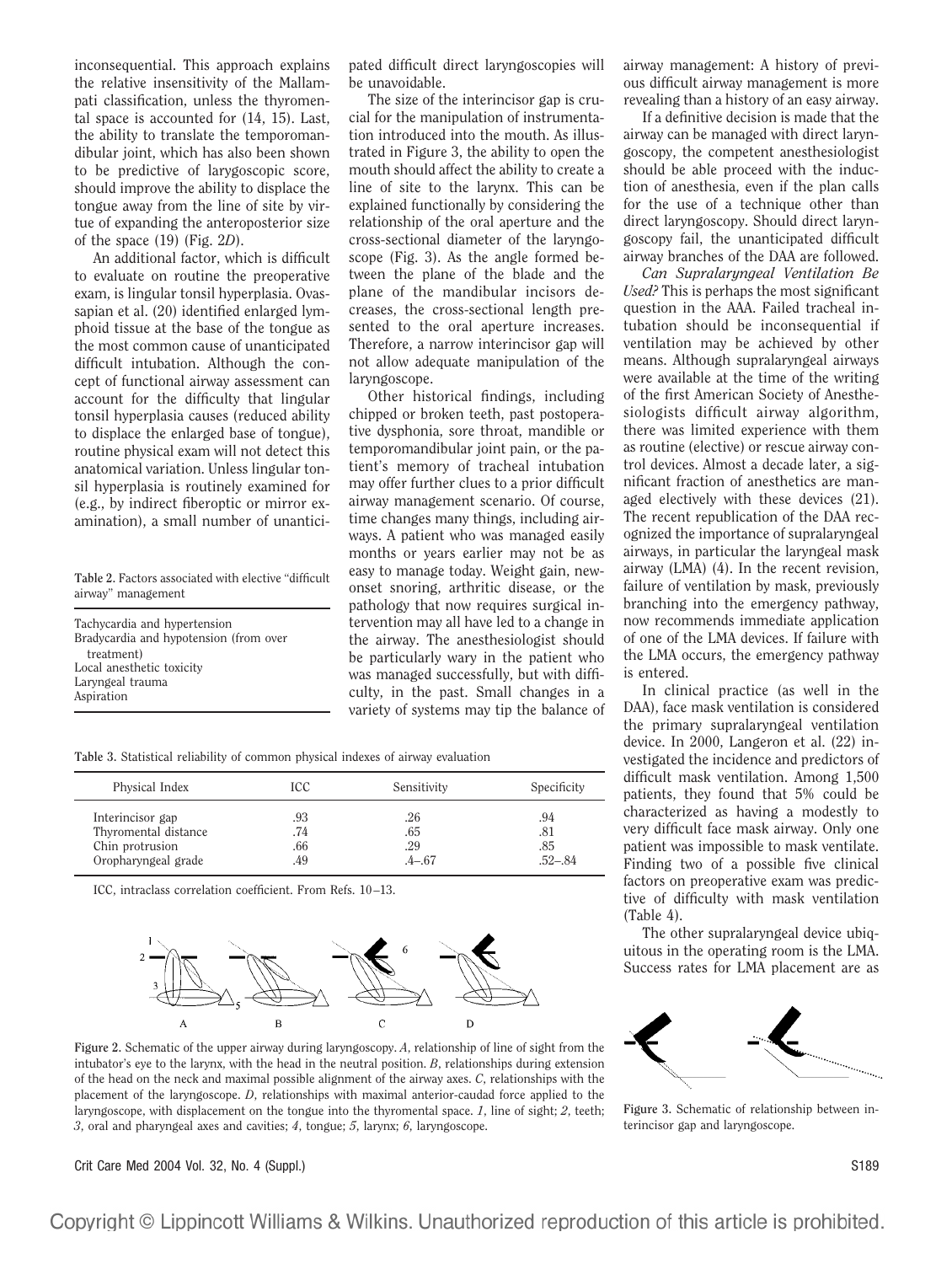**Table 4.** Preoperative clinical predictors for difficult face mask ventilation

high as 80–99.8% among experienced users (22, 23). Among novice users, the LMA has higher success rates than direct laryngoscopy and face mask ventilation (24, 25, 26). LMA rescue rates (i.e., successful use in situations in which other techniques have failed to secure the airway) are unknown; however, extrapolated data from studies such as Parmet et al. (27) demonstrate success rates of up to 94% and possibly higher depending on the stratification of patients.

There has been little description of the factors likely to contribute to LMA failure. The case report literature may be helpful in this regard. Well-described situations in which LMAs have failed include a patient with a tracheal thrombosis, two cases of tracheal stenosis, one laryngeal carcinoma, one patient with Hunter syndrome, obstetrical patients, and one case each of severe rheumatoid arthritis, medialization of the superior cornu of the thyroid, and meconium aspiration. These patients can be divided into distinct classes that include inability to align the oral and pharyngeal axes, space-occupying lesions in the hypopharynx, and lesions below the hypopharynx including high airway pressure (27–32).

As with question 2 of the AAA, the clinician should proceed to the next question only if he or she is satisfied that supralaryngeal ventilation will be adequate by either face mask, LMA, or other devices with which he or she is experienced in using. If the clinician doubts his or her ability to control the patient's airway by one of these means, the operator is steered toward the anticipated difficult airway root point of the DAA (3, 4).

This approach to the difficult airway root point of the DAA illustrates the juxtapositions of the AAA, the DAA and daily practice. Consider the clinical situation where a patient has been induced with a general anesthetic, cannot be intubated (with direct laryngoscopy), and cannot be ventilated (by face mask or other available supralaryngeal device)—the classic "cannot intubate/cannot ventilate" scenario. By answering question 3 in the negative (i.e., "no, supralaryngeal ventilation may not be possible"), the clinician has arrived at the same scenario but in a predictive sense, before the patient has been placed at risk: The evaluation has reached the cognitive equivalent of "cannot intubate" and potential "cannot ventilate." If this had occurred during the induction of anesthesia, the emergency pathway of the DAA would be entered. Because when using the AAA we are working in a cognitive arena, we still have the option of never entering the emergency pathway and can choose awake pathway management with an alternative technique, such as the fiberoptic intubation scope. It is true that the clinician may err in answering question 2 or 3, resulting in unnecessarily undertaking awake intubation, but the error is made in favor of patient safety. It would be foolhardy to induce anesthesia in a patient you were not sure you could intubate (with direct laryngoscopy) or ventilate by any means.

*Is the Stomach Empty? (Is There an Aspiration Risk?)* The nonfasted patient, the patient with delayed gastric emptying, and the patient with severe, poorly controlled reflux should not be ventilated by supralaryngeal means. The literature regarding what constitutes a nonfasted patient or the significance of gastroesophageal reflux is beyond the scope of the current discussion.

During the period of supralaryngeal ventilation, the airway is relatively unprotected and there may be an increased risk of regurgitation by virtue of gastric distension. Although the gold standard for tracheal protection is the cuffed tracheal tube, specific supralaryngeal airways may give some level of protection. First, the Combitube has been shown to protect from regurgitation by virtue of its open-faced esophageal lumen and esophageal cuff (27). The classic LMA, although never designed to protect from regurgitated stomach contents, has an excellent track record of use in full-stomach patients (33, 34). A recent advancement in the family of LMAs is the Proseal-LMA, which adds a gastric drain. Although it is not yet proven to protect the airway from regurgitated material, studies in cadavers (34) and clinical anecdotes have indicated this.

Both the Combitube and LMA do an excellent job of preventing gastric insufflation compared with the face mask (35), the Combitube doing a better job in this regard (36).

Despite the adequacy of supralaryngeal techniques that isolate the lower airway from the alimentary tract, protection from the aspiration of regurgitated gastric contents should only be considered adequate when a cuffed tracheal tube is in place: Therefore, one should immediately consider awake intubation in the patient whom the clinician considers a "full stomach" or at high risk of aspiration and in whom intubation likely will be difficult. In this case, the evaluation has reached the cognitive equivalent of "cannot intubate" and "should not ventilate." The Combitube and LMA do add a degree of flexibility in this regard by virtue of the previously outlined protection from aspiration. For example, if the judgment is made that a patient requires awake tracheal intubation but is unable to cooperate with this technique (e.g., pediatric, mentally retarded, or inebriated patients), these devices may allow an alternative and provide a limited degree of safety in deviating from the AAA to DAA pathway.

*Will the Patient Tolerate an Apneic Period?* Once the clinician is satisfied that supralaryngeal ventilation can be used and that there is no aspiration risk that would contraindicate use of these devices, the clinician could proceed with the induction of anesthesia with the plan that, if direct laryngoscopy and tracheal intubation fail, ventilation by face mask or other supralaryngeal device should be possible and safe. Unfortunately, the incidence of "cannot ventilate" by any means—including face mask, LMA, or other supralaryngeal device—is not known. Therefore, the clinician has to be wary that in the event that the patient cannot be ventilated by any means and cannot be rapidly intubated, oxyhemoglobin desaturation may occur. Controlled human studies as well as computer simulations demonstrate that an adequately preoxygenated, healthy adult should maintain oxyhemoglobin saturation for 5–9 mins after the onset of apnea (37– 39). A healthy child should tolerate 2–4 mins of apnea after preoxygenation, depending on the age and weight (40). Factors such as obesity, pregnancy, illness, and inadequate preoxygenation will contribute to premature oxyhemoglobin desaturation. Because an induction dose of thiopental is expected to cause 30–60 secs of apnea, an induction dose of propofol is expected to cause  $>60$  secs of apnea, and muscle relaxation with succinylcholine is expected to cause 4–7 mins of

S190 Crit Care Med 2004 Vol. 32, No. 4 (Suppl.)

Copyright © Lippincott Williams & Wilkins. Unauthorized reproduction of this article is prohibited.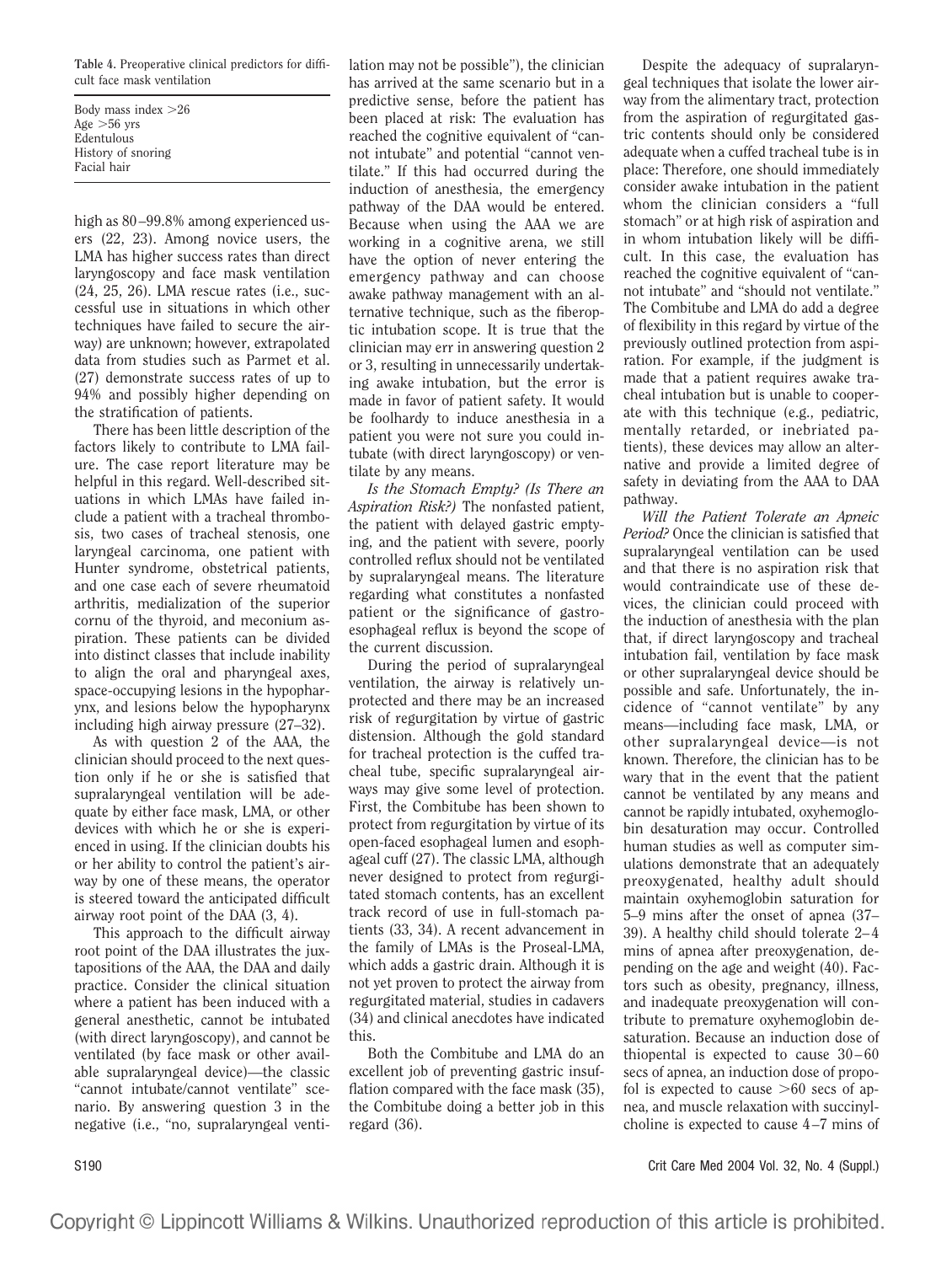ote decision making on airway man-<br>agement, based on *ing on airway management, based on commonly used indexes, is not adequate.*

apnea, the clinician must consider whether the patient will tolerate this apneic period if the clinician's answer to question 3 (can supralaryngeal ventilation be used?) was incorrect. If the clinician determines that the patient may not tolerate an error in judgment in question 3, then the anticipated difficult airway root point of the DAA should be chosen. If, on the other hand, it is judged that the patient will tolerate the apneic period, the AAA recommends that the clinician proceed with the routine induction of anesthesia, ensuring the immediate availability of those supralaryngeal devices that were taken into consideration when answering question 3 in the affirmative.

## **SUMMARY**

When the patient comes to the operating room, it is with the expectation that a pathological process will be treated. Unfortunately, the anesthetic that is administered to facilitate and enable surgery has the potential to complicate the clinical course by introducing a new set of morbidities. Chief among these must be considered respiratory compromise. A systematic approach to the decision to control the airway is the first step in reducing complications. The AAA strives to give the anesthesiologist a stepwise approach to decision making in the evaluation of the airway. Although it may be impossible to anticipate every airway that is difficult to manage, the vast majority can be managed safely if the clinician approaches all patients in a rational manner. The choice of the difficult airway tools employed is generally less important than the decisions that must be made regarding a) the need for airway control; b) the ease of laryngoscopy; c) the ability to use supralaryngeal ventilation; d) the aspiration risk; and e) the tolerance that the particular patient may have to judgment error. Although it is recognized that violation of the AAA pathways may at times be required, the anesthesiologist must make sure that this deviation is in the best interest of the patient.

## **REFERENCES**

- 1. Williamson JA: Difficult intubation: An analysis of 2000 incident reports. *Anaesth Intensive Care* 1993; 21:602–607
- 2. Rosenblatt WH: Airway management. *In:* Clinical Anesthesia. Fourth Edition. Barash, Cullen, Stoelting, 2001, pp 595–638
- 3. Practice guidelines for management of the difficult airway: A report by the American Society of Anesthesiologists Task Force on Management of the Difficult Airway. *Anesthesiololgy* 1993; 78:597–602
- 4. Practice guidelines for the management of the difficult airway: An updated report by the American Society of Anesthesiologists Task Force on Management of the Difficult Airway, *Anesthesiology* 2003; 98:1269–1277
- 5. Rosenblatt WH: The Airway Assessment Algorithm. *J Clin Anesth,* In Press
- 6. Rosenblatt WH, Ovassapian A, Wagner P, et al: Practice patterns in the management of the difficult airway. *Anesth Analg* 1998; 87: 153–157
- 7. Kristensen MS, Møller J: Airway management behavior, experience and knowledge among Danish Anesthesiologists—Room for improvement. *Acta Anaesthesiol Scand* 2001; 45:153–157
- 8. Cohen MM, Rose DK, Yee DA: Changing anesthesiologosts' practice patterns: Can it be done? *Anesthesiology* 1996; 85:260–269
- 9. Cormack RS, Lehand J: Difficult tracheal intubation in obstetrics. *Anaesthesia,* 1984; 39: 1105
- 10. Oats JD, Macleod AD, Oates PD, et al: Comparison of two methods for predicting difficult intubation. *Br J Anaesth* 1991; 66:305
- 11. Savva D: Prediction of difficult tracheal intubation. *Br J Anaesth* 1994; 73:149–153
- 12. Yamamoto K, Tsubokawa T, Shibata K, et al: Predicting difficult intubation with indirect laryngoscopy. *Anesthesiology* 1997; 86: 316–321
- 13. Karkouti K, Rose DK, Wigglesworth D, et al: Predicting difficult intubation: A multivariable analysis. *Can J Anaesth* 2000; 47: 730–739
- 14. Ayoub C, Baraka A, el-Khatib M, et al: A new cut-off point of thyromental distance for prediction of difficult airway. *Middle East J Anesthesiol* 2000; 15:619–633
- 15. Iohom G, Ronayne M, Cunningham AJ: Prediction of difficult tracheal intubation. *Eur J Anaesthesiol* 2003; 20:31–36
- 16. Chou HC, Wu TL: Rethinking the three axes alignment theory for direct laryngoscopy. *Acta Anaesthesiol Scand* 2001; 45:261–262
- 17. Bannister FB, Macbeth RG: Direct laryngoscopy and tracheal intubation. *Lancet* 1944; 2:651–654
- 18. Adnet F, Borron SW, Dumas JL, et al: Study

of the "sniffing position" by magnetic resonance imaging. *Anesthesiology* 2001; 94: 83–86

- 19. Aiello G, Metcalf I: Anaesthetic implications of temporomandibular joint disease. *Can J Anaesth* 1992; 39:610–616
- 20. Ovassapian A, Glassenberg R, Randel GI et al: The unexpected difficult airway and lingual tonsil hyperplasia—A case series and a review of the literature. *Anesthesiology* 2000; 97:124–132
- 21. Rosenblatt WH, Ovassapian A, Eige S: Use of the laryngeal mask airway in the United States: A randomized survey of ASA members. ASA annual meeting, Orlando, FL, October 1998
- 22. Langeron O, Masso E, Huraux C, et al: Prediction of difficult mask ventilation. *Anesthesiology,* 2000; 92:1229–1236
- 23. Choyce A, Avidan MS, Patel C, et al: Comparison of laryngeal mask and intubating laryngeal mask insertion by the naive operator. *Br J Anaesth* 2000; 84:103–105
- 24. Davies PRF, Tighe SQ, Greenslade GL, et al: LMA and tracheal tube insertion by unskilled personnel. *Lancet* 1990; 336:977–979
- 25. Reinhart DJ: LMA v ETT placement by paramedics, respiratory therapists and registered nurses. *Anesthesiology* 1993; 79:A1058
- 26. Tolley PM, Watts AD, Hickman JA, et al: Comparison of the use of the LM and face mask by inexperienced personnel. *Br J Anaesth* 1992; 69:320–321
- 27. Parmet JL, Colonna-Romano P, Horrow JC, et al: The laryngeal mask airway reliably provides rescue ventilation in cases of unanticipated difficult tracheal intubation along with difficult mask ventilation. *Anesth Analg* 1998; 87:661
- 28. Patel SK, Whitten CW, Ivy R III, et al: Failure of the laryngeal mask airway: An undiagnosed laryngeal carcinoma. *Anesth Analg* 1998; 86:438–439
- 29. Busoni P, Fognani G: Failure of the laryngeal mask to secure the airway in a patient with Hunter's syndrome (mucopolysaccharidosis type II). *Paediatr Anaesth* 1999; 9:153–155
- 30. Gataure PS, Hughes JA: The laryngeal mask airway in obstetrical anaesthesia. *Can J Anaesth* 1995; 42:130–133
- 31. Ishimura H, Minami K, Sata T, et al: Impossible insertion of the laryngeal mask airway and oropharyngeal axes. *Anesthesiology* 1995; 83:867–869
- 32. Browning ST, Whittet HB, Williams A: Failure of insertion of a laryngeal mask airway caused by a variation in the anatomy of the thyroid cartilage. *Anaesthesia* 1999; 54: 884–886
- 33. Brimacombe J: Does the laryngeal mask airway have a role outside the operating theatre? *Can J Anaesth* 1995; 42:258
- 34. Brimacombe J, Keller C: Airway protection with the ProSeal laryngeal mask airway. *Anaesth Intensive Care* 2001; 29:288–291
- 35. Doerges V, Sauer C, Ocker H, et al: Airway management during cardiopulmonary resuscitation—A comparative study of bag-valve-

Crit Care Med 2004 Vol. 32, No. 4 (Suppl.) S191